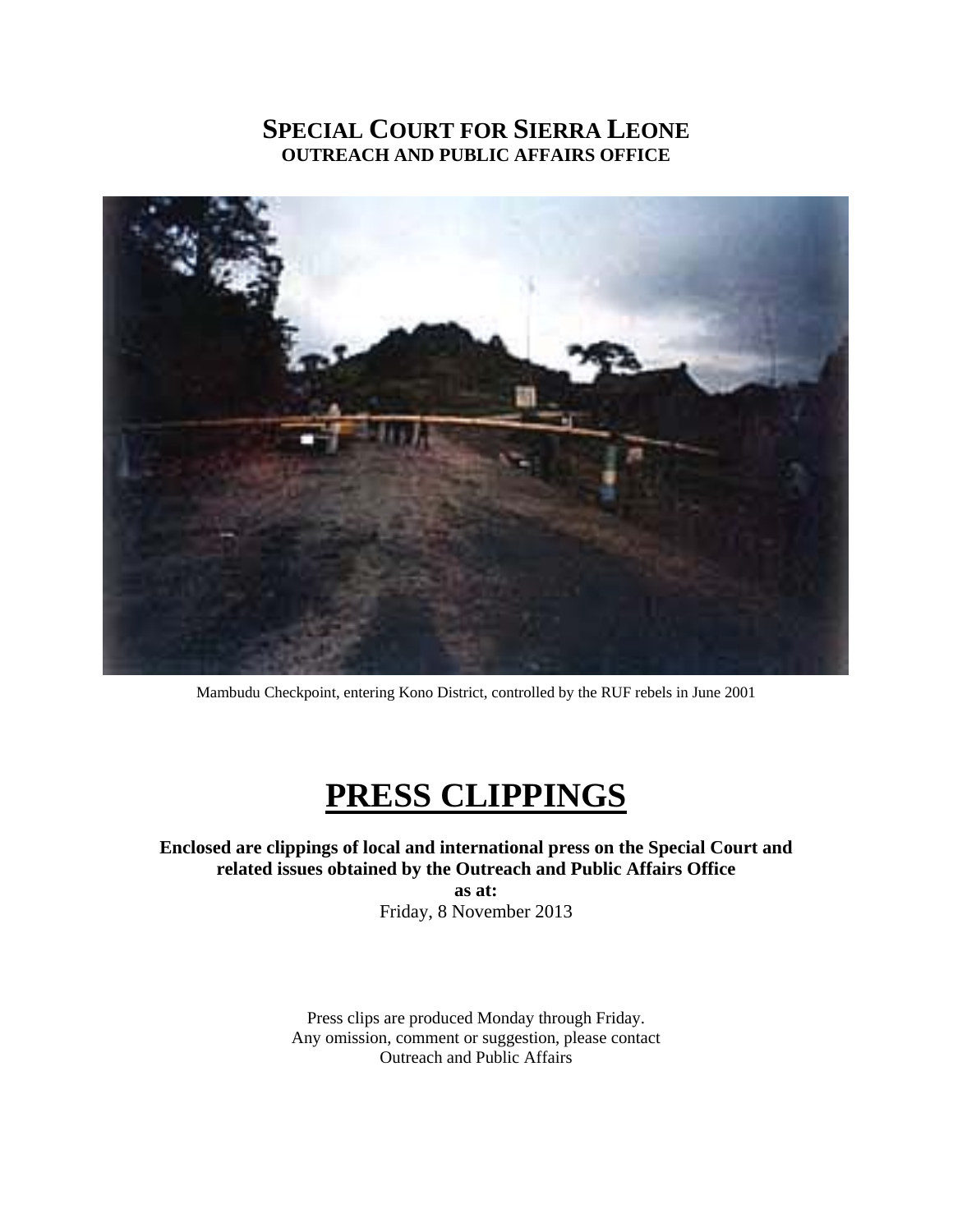| <b>Local News</b>                                                                           |           |  |
|---------------------------------------------------------------------------------------------|-----------|--|
| How Johnny Paul Koroma was Framed Up! / Stand Firm                                          | Page 3    |  |
| <b>International News</b>                                                                   |           |  |
| SHOCK: CHARLES TAYLOR shares jail with Europe's / Kenya Today                               | Page 4    |  |
| Central leaders tell International Criminal Court to leave Kenya alone / Standard Media     | Page 5    |  |
| Nigeria Will Not Withdraw From International Criminal Court, ICC – Jonathan / Premium Times | Page 6    |  |
| Is the ICC harming Africa? / Business Day                                                   | Pages 7-8 |  |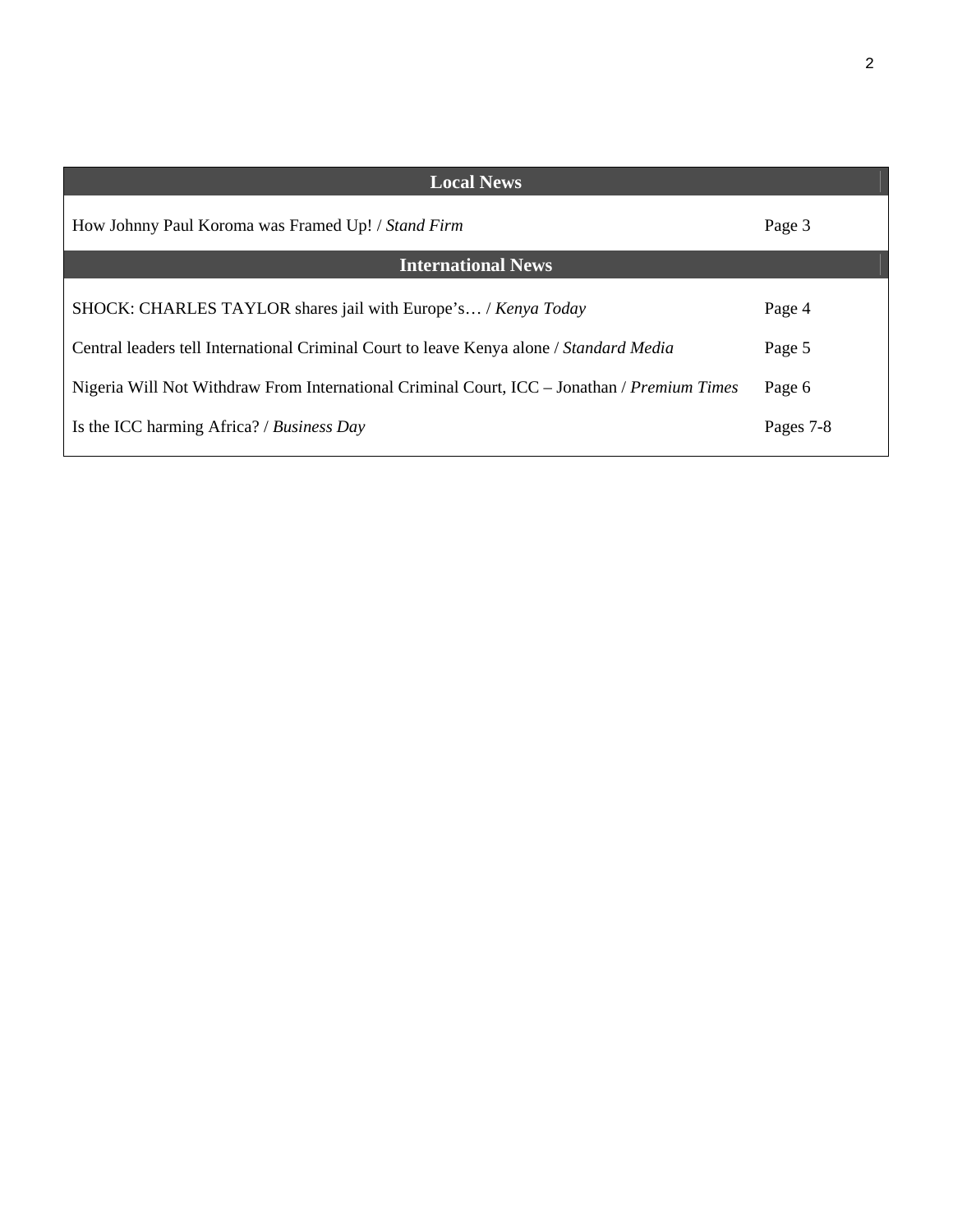# **HOW JOHNNY PAUL KORG® WAS FRAMED UP!**

Lawrence Salifu Conteh {Lieutenant Col. Rtd} {Produced Verbatim - Continued from last edition.

ondowa was making charms to protect themselves from gun shots and was receiving fifty thousand Leones Le50, 000}, a bag of rice and five gallons of palm oil daily. After his ceremony, kamajors felt they have been fortified but when JPK sent those who were not fortified; Johnny Paul Koroma was immediately invited at the Army headquarters. He was asked as to how he took that line of action. He simply replied that that was the reason why his supply route was blocked. That was the excuse he gave to Colonel Mondeh. He supported me and then contacted the Deputy Defence Minister and the matter was closed. He also experienced a civilian build up which was worrisome because

the SLPP gave direct order for the 15 kamajors in Bo to be released. That was carried out by the same Defence Minister. He knows the rules of engagement. Life for life. Instead of an extended detention to suit ethnicity, He went on an interview to Brigadier Hassan Conteh. He gave him a complete explanation on attacks at that place and also knew he was haunted too. JPK requested for a change of command and it was done. Johnny Paul koroma resumed command at 22nd Battalion. I knew JPK did a fantastic job in Waterloo and Newton in stopping the RUF from their intended move to Freetown. Their plans were aborted. So, the SLPP wanted to teach him a lesson for his quest in stopping the rebels advancing.

JPK displayed vigilance at 22nd Battalion. It was just within a period of 2 months. He was invited by the SLPP government of ex president Kabbah. That invitation to Freetown was for an interrogation into a fabricated story of a coup plot. This officer was at a distance of about 120 miles from the city. The story of Waterloo and Newton was still in play. Johnny Paul Koroma was confined at Mahaung at Officers mess. He halted a sensitive move which should have destabilized the capital.

The second issue cannot be separated because "birds of the same feather flock together".

The SLA incorporated a group called STF. They were a group that deserted former President Charles Taylor of Liberia. They too assisted the army and also prevented any advance from the NPFL to Sierra Leone. JPK had a large number of them at Grafton Magbay, Pujehun District.

A Major of the STF made a visit to Gbangbatoke. As soon as he arrived, the Major disappeared and was never seen again. The second issue was a soldier from the SLA, a native of Gbangbatoke who was on a visit to his family. This soldier was warned by the RSM of 22nd Battalion not to go to Gbangbatoke but did and he too disappeared.

When Johnny Paul Koroma enquired about this new development, he was instead invited to report on the 4th October. His detention was an isolated case. When officers, soldiers and civilians requested an explanation for his detention, no reason or explanation was given.

In the Army, you cannot detain anybody without a holding charge. This is the authority for your detention and it should

be limited to 24 hours. His detention was from the Head of State and Defence Minister. I never knew that JPK was at Myhaung officers mess. He was detained for just 4 days and then transferred to the Maximum Prisons at Pademba Road. His stay at the Officers mess was to wait for a team from Nigeria.

The team was sent by the former Nigerian President Sani Abacha. This team was to carry out a crude torture and inhuman extraction of evidence of their interest to implicate JPK.

I know the Beoku Betts report of 1967 that ex President was very skillful in meddling with somebody's life.

The investigation team was all Nigerian soldiers, composed of Lt-Cols and other ranks. A few CID personels from S! Police were in attendance but rigidly warned not to say the to free Johnny Paul Koroma.

After the establishment of this Kangaroo investigators, Joh Paul Koroma was put before them and the first thing the said was " we ve heard you are a good fighter and that you fight like Tom Nyuma". He answered them whether the arr was for cowards. Staff Sergeant Lamin was a military police. He was asked to say things to implicate JPK but he refused saying he does not understand anything about Johnny Paul Koroma. In the process of extracting their interests, the Nigerians started their crude, inhuman torture. Because he could not make any meaningful contribution to their demands, Staff Lamin was tortured to death.

The Nigerians told Johnny Paul Koroma that Staff Sgt Lamin died because he attempted to escape by jumping through a window from a three storey building. To be candid, this Staff Sgt was arrested on his way home. The Nigerians forced him to make a false statement about Johnny Paul Koroma of whom he knew nothing about.

What is most surprising and also doubtful is why should Ex president Kabbah hide his dangerous undertakings in secrecy and also meddle with Staff Sgt. Lamins life without the Nation knowing about it. The idea of a coup plot should has been on the SLBC.

The Nigerians then invited 2 soldiers and they were also instigated to make false statements. These soldiers were Cpl Mensah Warrant Officer Class II and Warrant Officer Ciass II Abdul. They all said they don't know much about Johnny Paul Koroma. The Nigerians then displayed the dead copse of Staff Sgt. Lamin Conteh and told them that if they refused, they will be like the dead man.

Because of that threat, they made statements and were then put forward as prosecutors.

While they were in court, on cross examination, Johnny Paul koroma's defense lawyers late Claude Campbell made an application to the High Court Judge that there is nothing substantial to implicate Johnny Paul Koroma. So the witnesses said they were instigated to make false statements and requested to make new ones since the first were made under stress. They too confessed that that Staff Sgt. Lamin Conteh did not attempt to escape but was tortured and beaten to death by the Nigerian investigators because he refused to make a false statement to implicate Johnny Paul Koroma.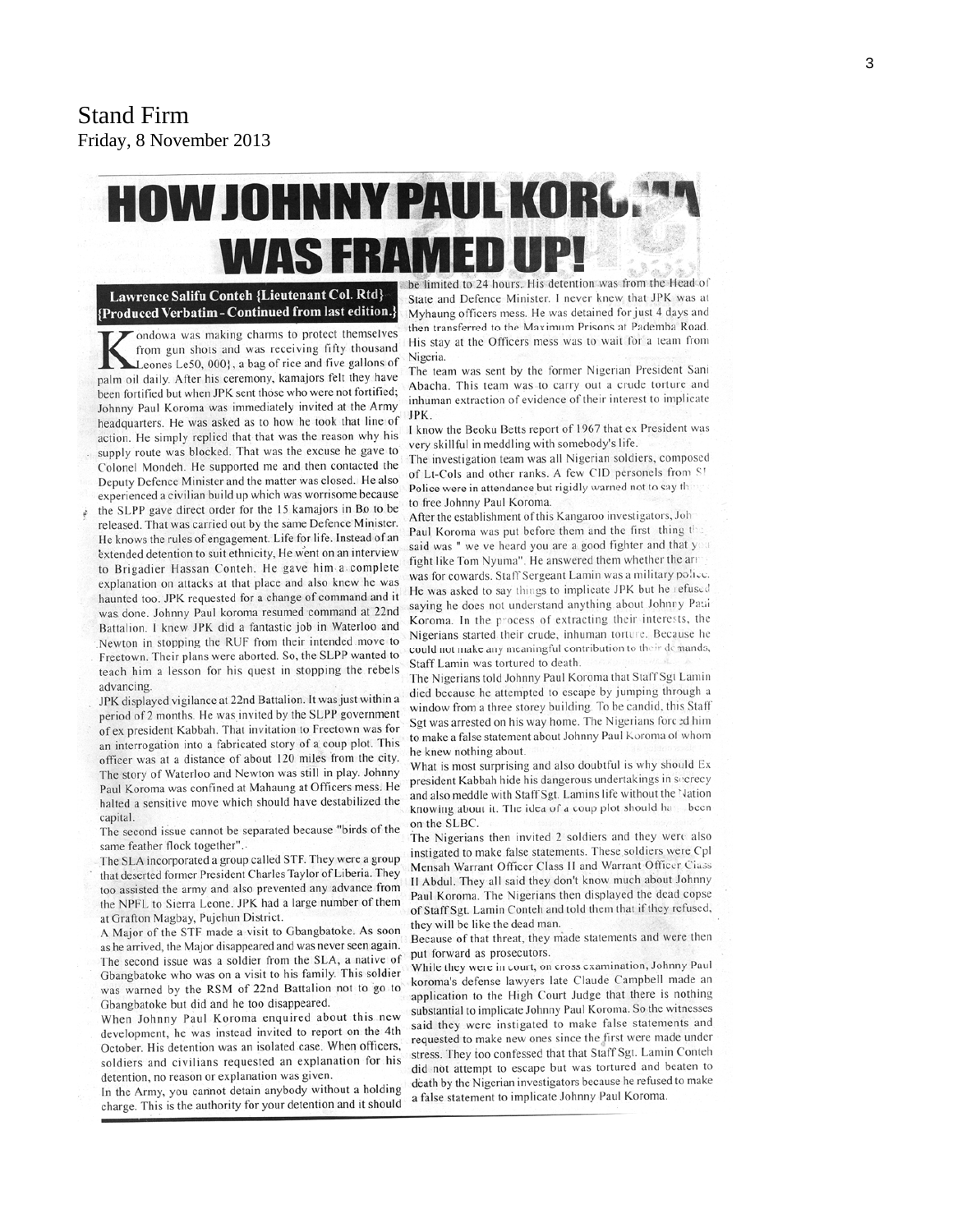#### **SHOCK: CHARLES TAYLOR shares jail with Europe's condemned Murderers, Child molesters**

DURHAM – The notorious body of Africa's abysmal winners known as presidents and heads of governments will not contest the conviction of one of their former club officials, President Charles Taylor who has begun serving half a century jail term in Britain.

Taylor, notorious for chopping off limbs of defenceless citizens was convicted by a 'kangaroo' court based at the Hague and sentenced to 50 years away from the civilised humanity. His new society at HMP Frankland, a maximum security in Britain, includes notorious murderers, terrorists, psychopaths and paedophiles.

Paedophiles are those hapless savages who rape children. Psychopaths are those whose nihilistic members of the human species whose mental disposition manufactures violence like Brukenge.

Terrorists you all know because they forced our soldiers to loot Westgate the other day. Murderers are bad people. . .very bad people who kill others. Charles Taylor, former president of a sovereign African state, and member of the African Union, is condemned among these people.

Three years ago at HMP Frankland, a double child-murderer, Ian Huntley, had his throat slit by other inmates!

You see, even the condemned have conscience amongst them and if someone dare sneaks in that Blood Diamonds movie for the inmates, the AU should consider their former esteemed official a dead meat.

Taylor's whereabouts after leaving the Hague was first revealed by his wife, Victoria Addison Taylor (she had a child with him while at the Hague) who called the prison as the abode of 'high-risk criminals'.

"He is being incarcerated in Frankland prison," Taylor's wife Victoria Addison Taylor told AFP.

"They took him to this prison where high (risk) criminals, terrorists and other common British criminals are kept and he is being classified as a high risk prisoner…He is going through humiliation and you cannot treat a former head of state that way," she added.

The Liberian civil war, where Taylor's Sierra Leone rebels and his Liberian soldiers committed some of the most gruesome acts of modern warfare is seen as one of the most brutal wars of the 20th century. It is such incomprehensible human fatalities, committed to retain political power, that the ICC was established to mitigate.

Frankland is the largest of five high security prisons in England and Wales. Among the late alumni of the prison is Harold Shipman, one of the most prolific serial killers in recorded history, blamed for up to 250 murders, who hanged himself in HMP Wakefield in January 2004.

Next?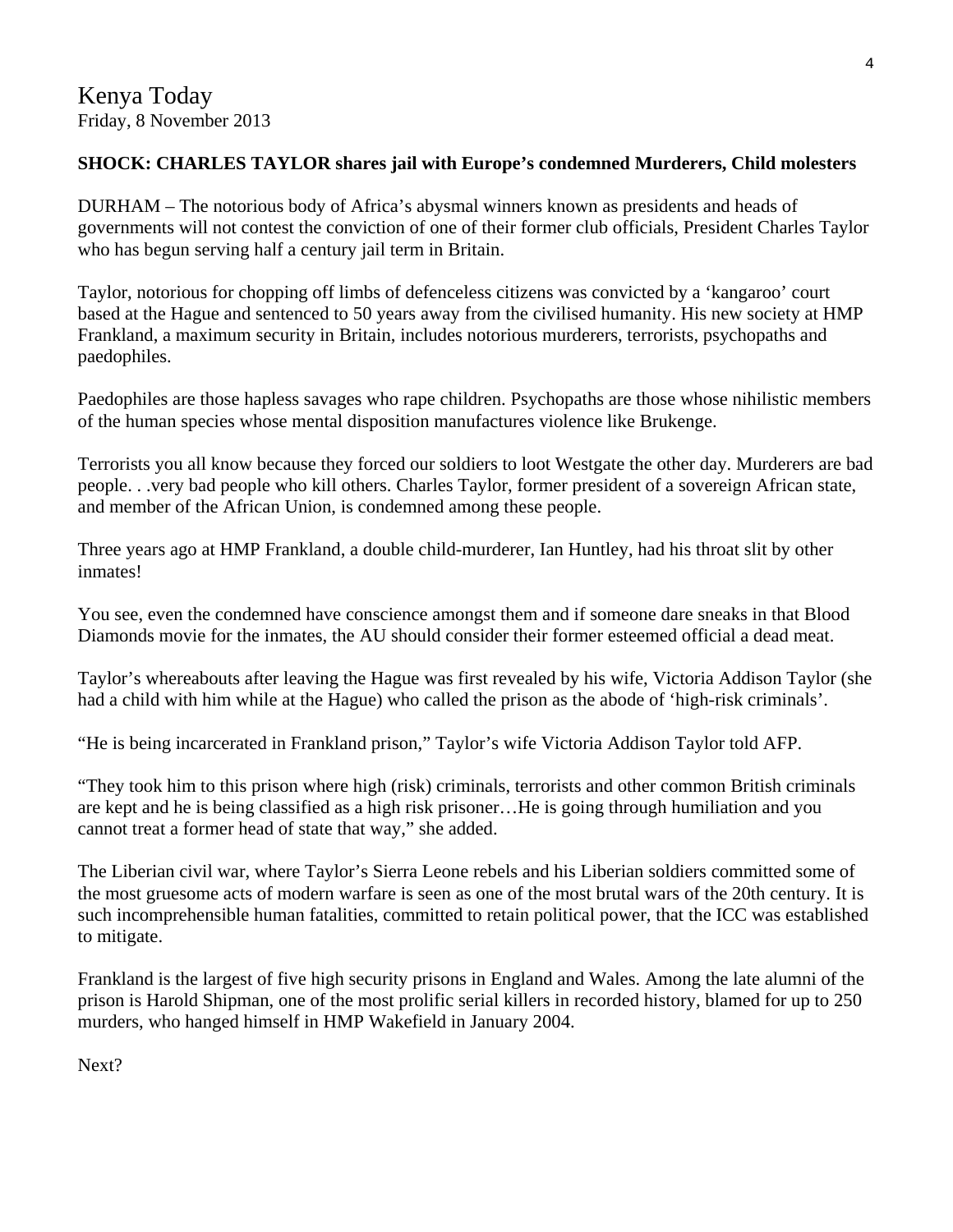## Standard Media (Kenya)

Friday, 8 November 2013

#### **Central leaders tell International Criminal Court to leave Kenya alone**

#### By JOB WERU and PEACELOICE MBAE

KENYA: Leaders in Mt Kenya region continued to call on the International Criminal Court ( ICC) to drop charges facing President Uhuru Kenyatta and his Deputy William Ruto, saying The Hague-based court should respect Kenya's sovereignty.

Led by Tetu MP, Mr Ndung'u Gethenji, who is also the Parliamentary Select Committee on Defence and Foreign Relations chairman, the leaders also demanded that ICC and its Prosecutor, Fatou Bensouda should respect the wishes of Kenyans and those of the Africa Union.

"We support the position of the President of the AU Summit and Commission that the cases against the President and Deputy President be halted pending determination of the prosecutor's appeal," said Gethenji.

#### **Frontal attack**

Speaking at Miagayuini PCEA Church Sunday, Gethenji said the present scenario of the cases has shifted from an individual matter facing Uhuru and Ruto to "full frontal attack on the sovereignty of the people of Kenya and its constitutional order".

"The ICC is attempting to steal sovereignty from the people of Kenya by trying the President and Deputy President of Kenya who are the embodiment of the sovereignty of the people under Article 129 (1) of the constitution," Gethenji alleged.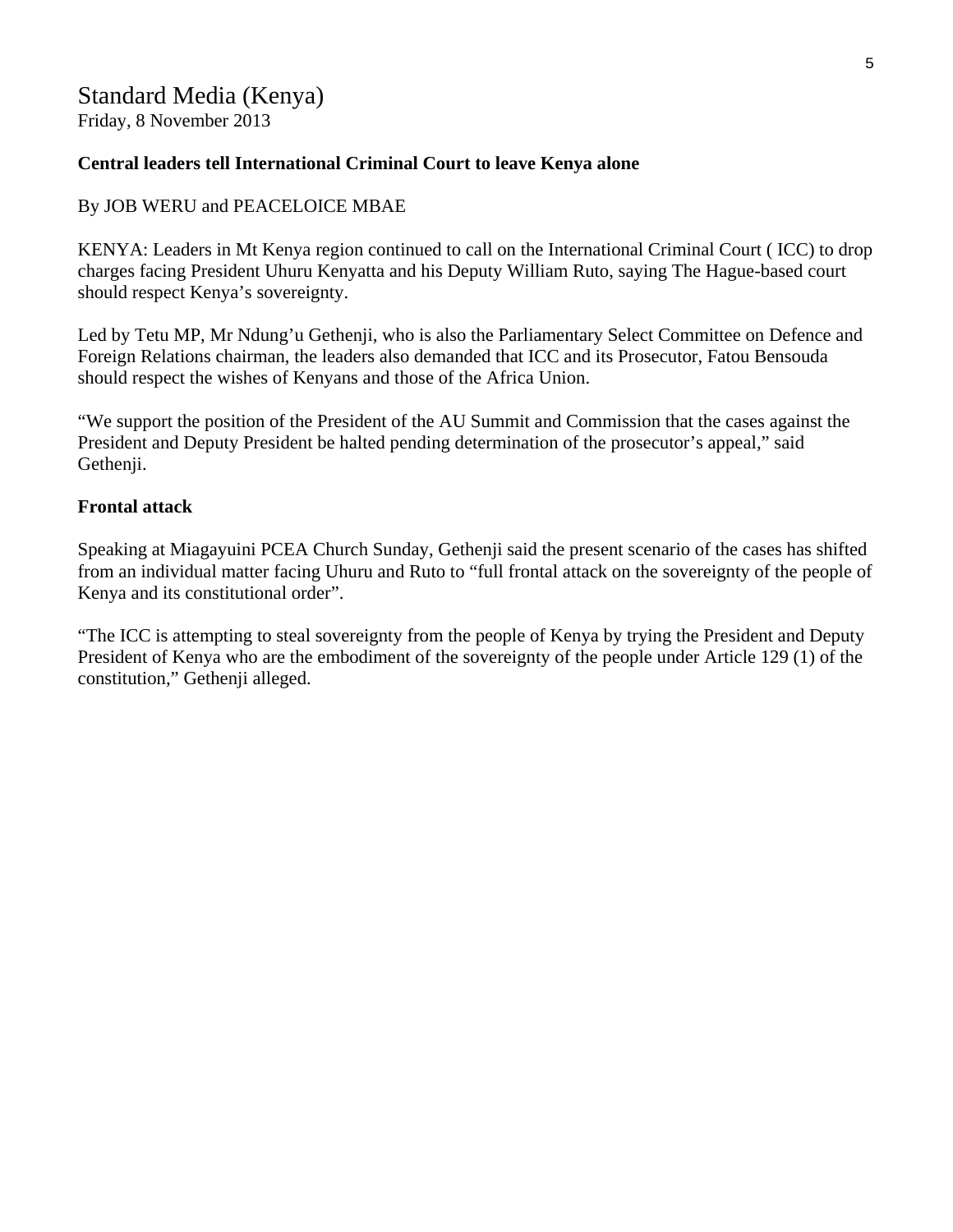#### Premium Times (Nigeria)

Tuesday, 5 November 2013

#### **Nigeria Will Not Withdraw From International Criminal Court, ICC – Jonathan**

President Goodluck Jonathan on Tuesday assured the President of the International Criminal Court (ICC), Sang-Hyun Song that Nigeria was not considering

withdrawing from the jurisdiction of the Court.

Some African leaders had suggested that African countries pull out of the ICC, accusing the court of mainly targeting leaders in the continent.

Speaking at an audience with Mr. Song at the State House, Abuja, Mr. Jonathan said, however, that while Nigeria still maintains its endorsement and commitment to the guiding



principles and objectives of the ICC, it wanted urgent action to address the current concerns of African leaders over the operations of the court.

The President told the ICC President that Nigeria and the African Union will work with the United Nations and the Assembly of ICC State Parties to achieve a review of sections of the ICC's Rome Statutes, including those that deny the deferment of cases against sitting heads of state and government with definite tenures.

"Nigeria freely signed up for the ICC because we believe in its objectives and the reduction of crimes of impunity. We believe in doing what is right, but we also think that the ICC and other stakeholders need to take greater cognizance of the challenges African leaders are facing. We are not thinking of pulling out, but we will work with others to strengthen and reform the ICC.

"Leaders with definite tenures should not be distracted from doing the work their people freely elected them to do. Courts should solve problems, not compound them. Let us look at the ICC's legal instruments and modify them to address the concerns of Nigeria and the African Union," Mr. Jonathan told Mr. Song.

The President of the ICC congratulated Mr. Jonathan on Nigeria's recent election to the United Nations Security Council.

Mr. Song also commended President Jonathan's statement to the United Nations General Assembly in September, saying that the President's stance on human rights, the rule of law, peace, security, democracy, and political stability were very much in line with the ideals the ICC was established to promote.

"We are not far from each other. We are trying to achieve the same goals," the ICC President said.

He assured President Jonathan that the African Union's current concerns over the courts operations could be resolved with further dialogue and consultations.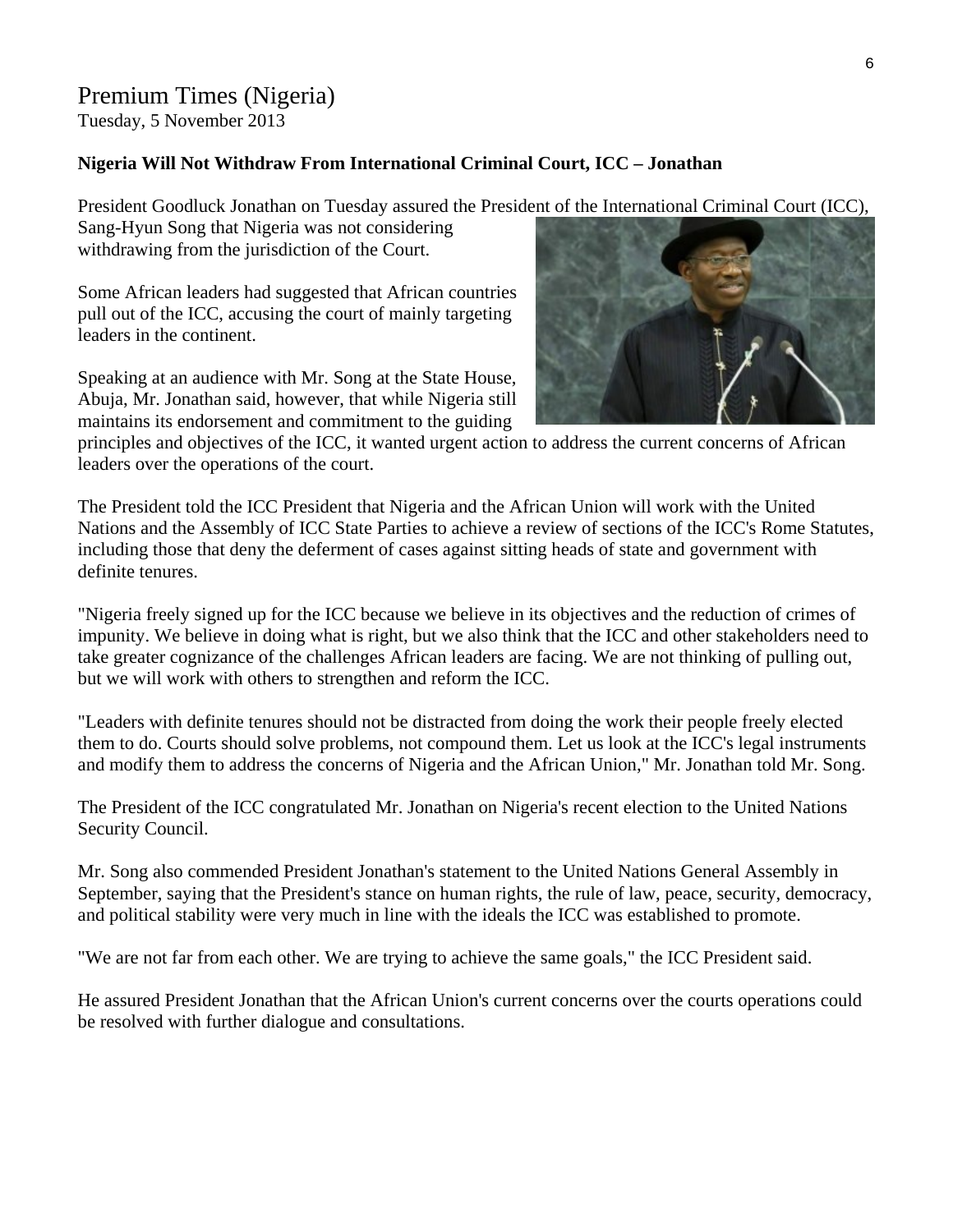## Business Day (Nigeria)

Thursday, 7 November 2013

#### **Is the ICC harming Africa?**

#### Author: Juliet Torome

The International Criminal Court, after facing harsh criticism from the African Union (and threats from AU states to withdraw), finally seems to be paying attention to Africa's concerns about its approach to trying leaders charged with crimes against humanity. But is that good or bad for Africa?

To be sure, criticism of the Hague-based ICC is not new in Africa. Initially, the complaints seemed nationalistic in nature, with some people arguing that accused African leaders should be tried by Africans in Africa. Others have asserted that the ICC unfairly targets Africa, citing the fact that, so far, most indictments and investigations have been of Africans.

Most Africans ignored the ICC's opponents, not least because the ICC indicted the likes of Sudan's Omar Al Bashir, who is widely reviled for his long record of engaging in – and capitalizing on – brutal civil wars. But that changed last March, when ICC-accused Uhuru Kenyatta was elected as Kenya's president.

Kenyatta and Kenyan Deputy President William Ruto – both charged with crimes against humanity in connection with the 2007-08 post-election violence that left more than 1,000 people dead and displaced several hundred thousand – are the first suspects indicted by the ICC to be elected to lead a country. To most people outside Africa, Kenyatta's election was proof that Africa is incapable of prosecuting war criminals.

But African leaders viewed it as evidence of the ICC's bias against Africa, and have used Kenyatta's victory to amplify their criticism of the court. Ugandan President Yoweri Museveni labeled the ICC a tool of Western powers, aimed at installing their preferred leaders in Africa and eliminating those "they do not like." By electing war-crimes suspects, the argument goes, Kenyans have rejected the ICC.

This claim was strengthened in early September, when, for the second time, Kenya's parliament approved a motion to withdraw from the Rome Statute, which established the ICC. (The parliament passed a similar resolution in 2010, but then-President Mwai Kibaki did not act on it.)

By the time the AU acted, criticizing the perceived bias of the ICC, support for the court had waned enough that African leaders knew that they had leverage. The 54-member AU considered voting as a bloc to withdraw from the Rome Statute, but decided instead to demand that the ICC halt the prosecution of sitting heads of state.

Moreover, the AU requested that the ICC delay Kenyatta's trial, owing to the unusual nature of the case against him. Unlike the other ICC suspects, Kenyatta and Ruto committed their alleged crimes not while commanding armies, but during the spontaneous violence that erupted after the elections.

More unusual is that Kenyatta and Ruto were electoral rivals at the time, joining forces only last year. Kenyatta's supporters laud the former rivals for overcoming their differences to form a government, citing it as proof that the African tradition of reconciliation works – another reason the ICC should drop the case.